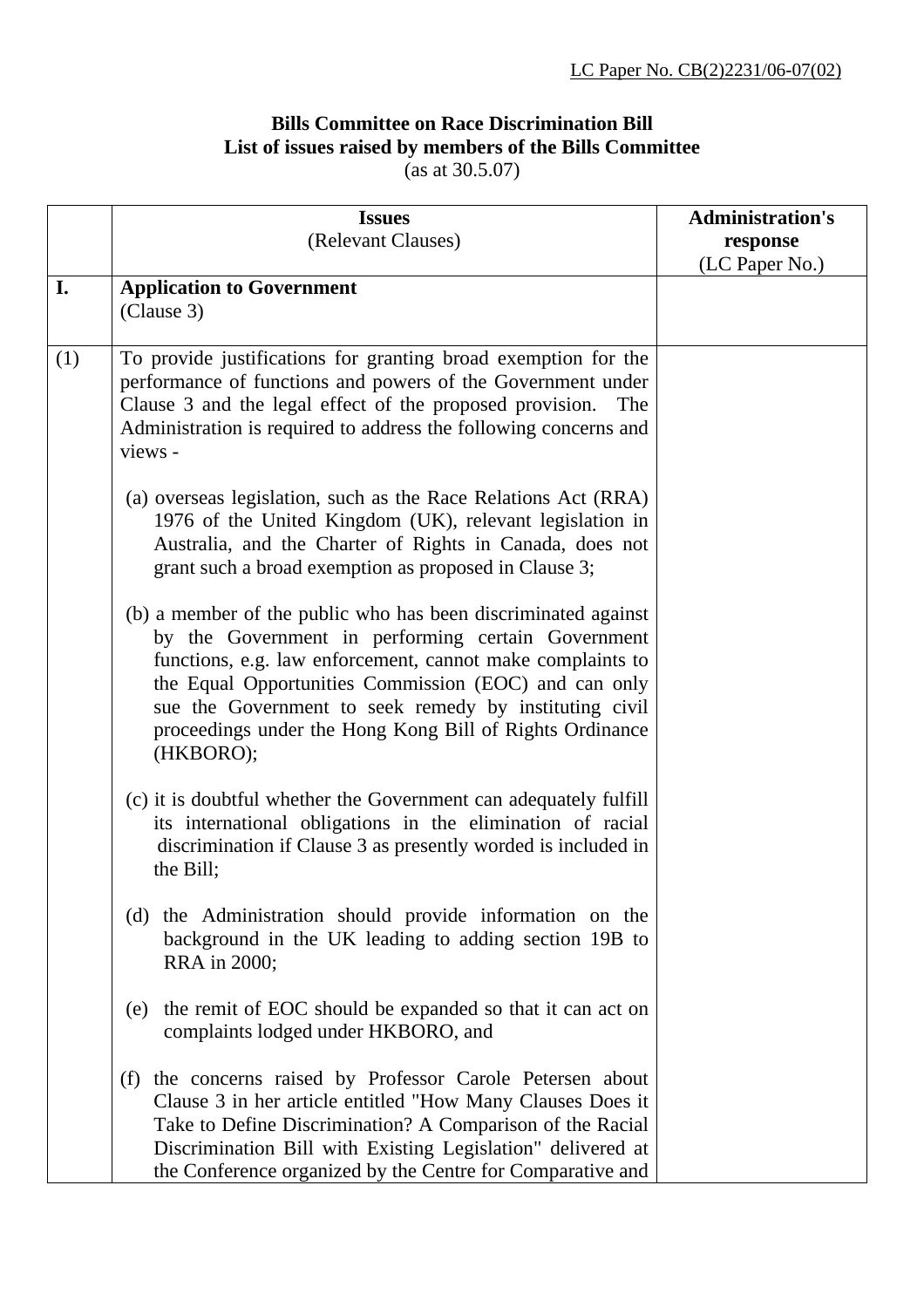|     | <b>Issues</b>                                                                                                                                                                                                                                                                                                                                                                                                                                    | <b>Administration's</b> |
|-----|--------------------------------------------------------------------------------------------------------------------------------------------------------------------------------------------------------------------------------------------------------------------------------------------------------------------------------------------------------------------------------------------------------------------------------------------------|-------------------------|
|     | (Relevant Clauses)                                                                                                                                                                                                                                                                                                                                                                                                                               | response                |
|     | Public Law, University of Hong Kong on 31 March 2007.                                                                                                                                                                                                                                                                                                                                                                                            | (LC Paper No.)          |
|     |                                                                                                                                                                                                                                                                                                                                                                                                                                                  |                         |
| II. | <b>Racial</b><br>discrimination<br>criteria<br>determining<br>and<br>for<br>"justifiability"<br>(Clause 4)                                                                                                                                                                                                                                                                                                                                       |                         |
| (1) | To explain the criteria which should be considered by the public<br>in assessing whether the test of "justifiability" under Clause 4<br>will be met and provide the relevant guidelines to be issued to<br>the public after enactment of the Bill.                                                                                                                                                                                               | $CB(2)1823/06-07(01)$   |
| (2) | the basis of applying the rationality<br>To<br>explain<br>and<br>proportionality test and the practicability test to justify the<br>application of a requirement or condition under Clause $4(1)(b)$ ,<br>given that the fundamental right to have equal and effective<br>protection before the law without any discrimination under<br>Article 26 of the International Covenant on Civil and Political<br>Rights (ICCPR) is an unqualified one. |                         |
| (3) | To provide the General Comments issued by the United Nations<br>Human Rights Committee relating to the application of the<br>rationality and proportionality principle.                                                                                                                                                                                                                                                                          |                         |
| (4) | To confirm whether the implementation of the new Obstetric<br>Package Charge for Non-eligible Persons whose husbands are<br>Hong Kong residents constitutes racial discrimination, given that<br>it has the effect of putting these pregnant women who are<br>predominantly Chinese at a disadvantage as compared with<br>pregnant women of other races whose husbands are also Hong<br>Kong residents.                                          |                         |
| Ш.  | <b>Application to new arrivals from the Mainland</b><br>(Clause $8(3)$ )                                                                                                                                                                                                                                                                                                                                                                         |                         |
| (1) | To consider deleting Clause $8(3)$ so that the scope of the Bill can<br>cover new arrivals from the Mainland, and whether the Secretary<br>for Home Affairs will withdraw the Bill if Clause $8(3)$ is deleted<br>during the Committee Stage of the whole Council.                                                                                                                                                                               |                         |
| (2) | To examine whether the definition of "race" in relevant overseas<br>legislation is restricted to race only or other considerations are<br>also included.                                                                                                                                                                                                                                                                                         | $CB(2)963/06-07(02)$    |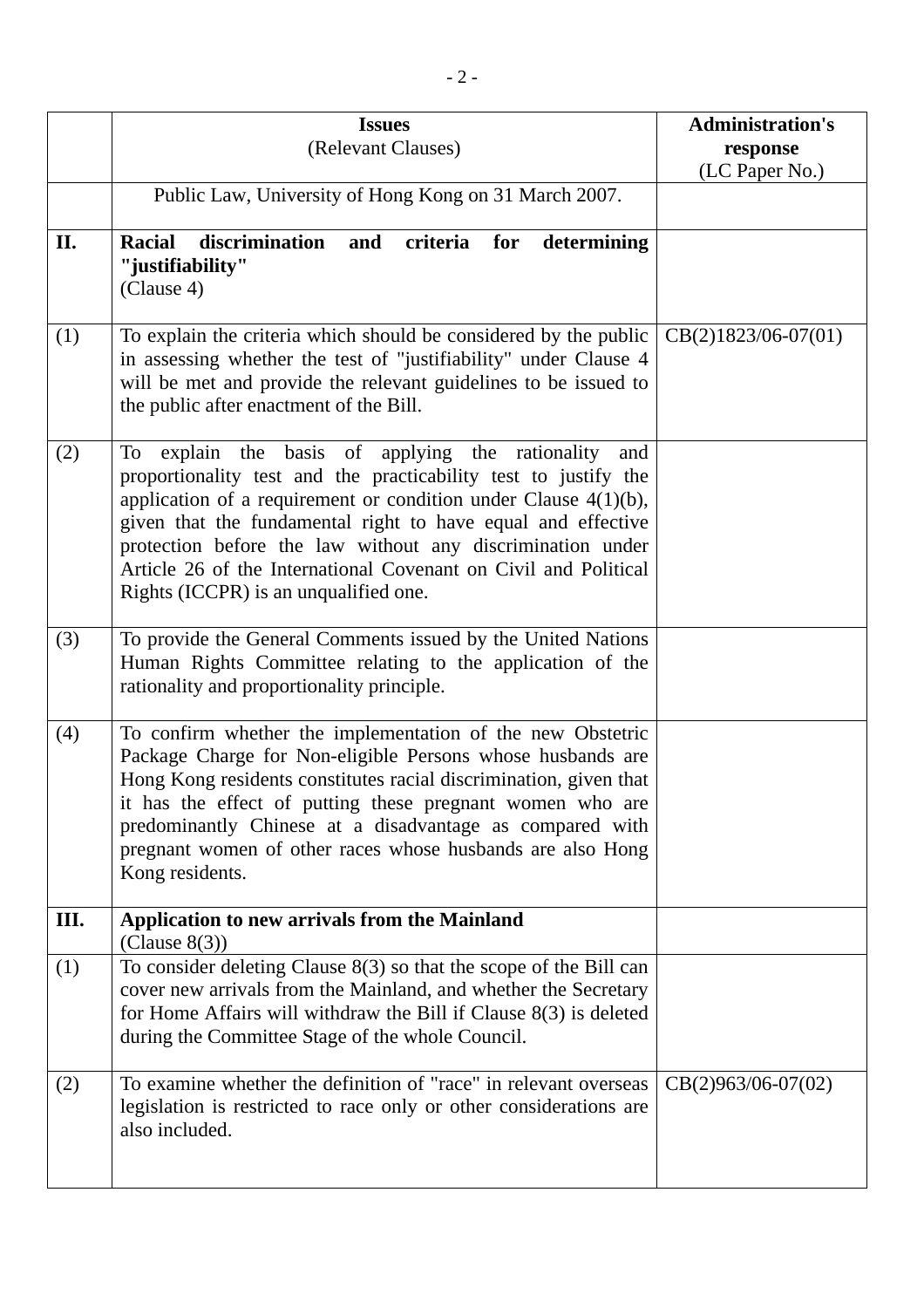|     | <b>Issues</b>                                                                                                                                                                                                                                                                                                                                                                                                                                                                                                                                                | <b>Administration's</b>    |
|-----|--------------------------------------------------------------------------------------------------------------------------------------------------------------------------------------------------------------------------------------------------------------------------------------------------------------------------------------------------------------------------------------------------------------------------------------------------------------------------------------------------------------------------------------------------------------|----------------------------|
|     | (Relevant Clauses)                                                                                                                                                                                                                                                                                                                                                                                                                                                                                                                                           | response<br>(LC Paper No.) |
| (3) | To explain measures taken by the Administration in various<br>areas, particularly in public education, in the past five years to<br>address the problem of discrimination against new arrivals from<br>the Mainland (including the resources allocated for such<br>measures) and the assessment on the effectiveness of such<br>measures.                                                                                                                                                                                                                    |                            |
| (4) | To explain the impact of waiving the seven-year residency<br>requirement imposed on new arrivals from the Mainland, and the<br>areas in which the Administration anticipates that a lot of<br>litigations may arise if these new arrivals are covered by the Bill.                                                                                                                                                                                                                                                                                           |                            |
| (5) | To provide information on how the eligibility of new immigrants<br>for receiving social services/welfare is regulated in overseas<br>countries (e.g. by imposition of residency requirement) and the<br>Administration's justification for imposing the same or similar<br>requirements on the new arrivals from the Mainland, as well as<br>the number of cases on the past one year in which the Director of<br>Social Welfare exercised discretion to waive the residence<br>requirement for the provision of Comprehensive Social Security<br>Assistance |                            |
| (6) | To provide information on the ethnic groups in the People's<br>Republic of China and clarification on whether people belonging<br>to these ethnic groups will be protected from discrimination on<br>the ground of national origin under the Bill.                                                                                                                                                                                                                                                                                                           |                            |
| (7) | To explain why inclusion of new arrivals from the Mainland<br>within the scope of the Bill will adversely affect their integration<br>into Hong Kong whereas granting protection to ethnic minorities<br>by this Bill will not have the same effect.                                                                                                                                                                                                                                                                                                         |                            |
| IV. | <b>Education and vocational training</b><br>(Clauses 20, 26, 49 & 58)                                                                                                                                                                                                                                                                                                                                                                                                                                                                                        |                            |
| (1) | To explain the policy and legal considerations for not imposing<br>an obligation for affirmative action under the Bill.                                                                                                                                                                                                                                                                                                                                                                                                                                      | $CB(2)1152/06-07(01)$      |
| (2) | To explain the scope of affirmative action referred to in<br>paragraph 18 of the Administration's paper on "Affirmative<br>action" [LC Paper No. CB(2)1152/06-07(01)].                                                                                                                                                                                                                                                                                                                                                                                       |                            |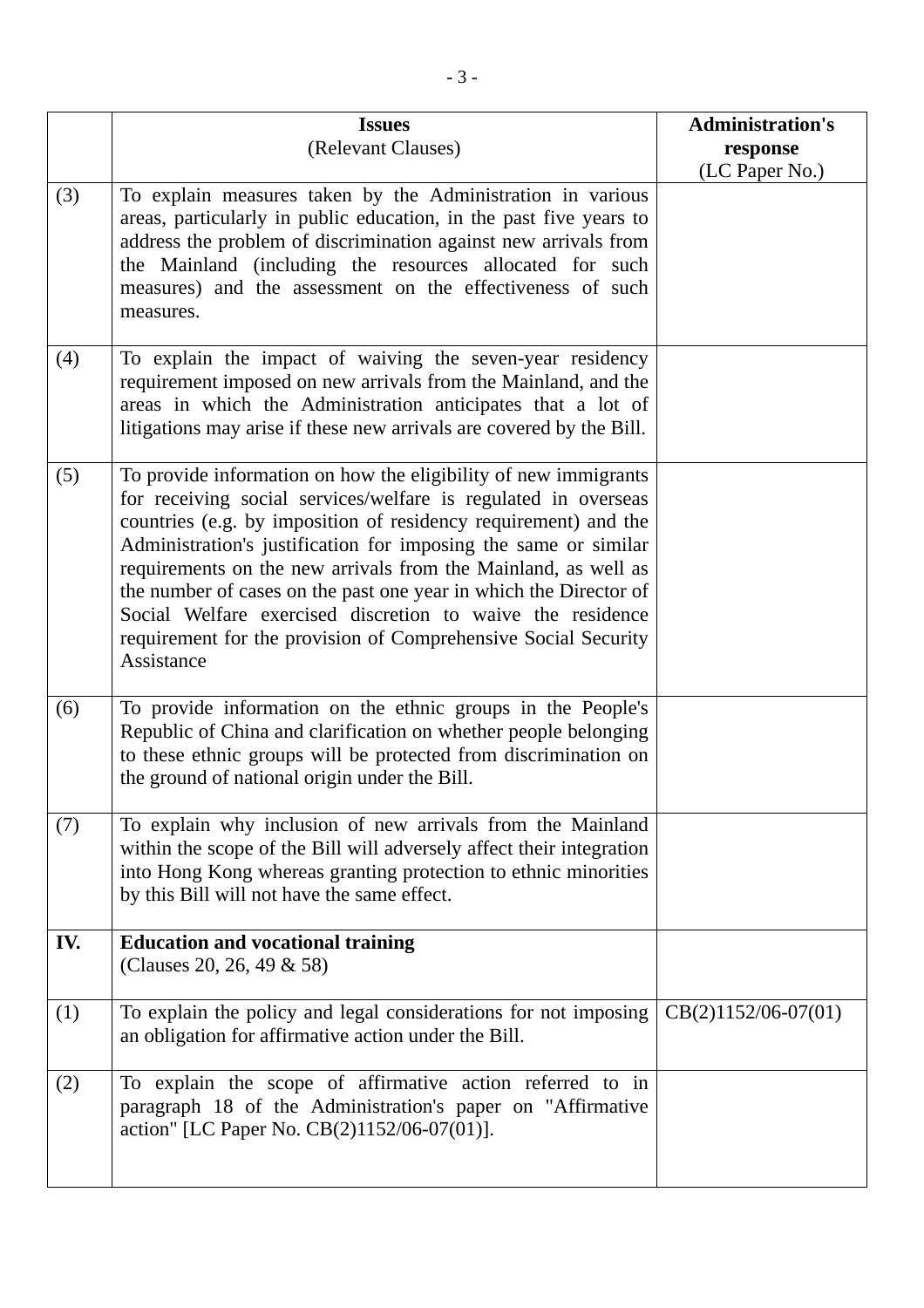|     | <b>Issues</b>                                                                                                                                                                                                                                                                                                                                                                                                                                                                                                                                                                                                                                                            | <b>Administration's</b>                        |
|-----|--------------------------------------------------------------------------------------------------------------------------------------------------------------------------------------------------------------------------------------------------------------------------------------------------------------------------------------------------------------------------------------------------------------------------------------------------------------------------------------------------------------------------------------------------------------------------------------------------------------------------------------------------------------------------|------------------------------------------------|
|     | (Relevant Clauses)                                                                                                                                                                                                                                                                                                                                                                                                                                                                                                                                                                                                                                                       | response                                       |
|     |                                                                                                                                                                                                                                                                                                                                                                                                                                                                                                                                                                                                                                                                          | (LC Paper No.)                                 |
| (3) | To provide a summary and analysis of the minority judgments of<br>the United States Supreme Court on the three cases concerning                                                                                                                                                                                                                                                                                                                                                                                                                                                                                                                                          | $CB(2)1351/06-07(01)$                          |
|     | university admission policies set out in the Annex to the                                                                                                                                                                                                                                                                                                                                                                                                                                                                                                                                                                                                                |                                                |
|     | Administration's paper [LC Paper No. CB(2)1152/06-07(01)].                                                                                                                                                                                                                                                                                                                                                                                                                                                                                                                                                                                                               |                                                |
| (4) | To consider taking affirmative action to resolve the problem of                                                                                                                                                                                                                                                                                                                                                                                                                                                                                                                                                                                                          | $CB(2)1019/06-07(01)$                          |
|     | lack of avenue provided to non-Chinese speaking (NCS) students<br>to attain qualifications in Chinese for admission to universities.                                                                                                                                                                                                                                                                                                                                                                                                                                                                                                                                     | $CB(2)1152/06-07(01)$                          |
| (5) | To advise whether the admission of non-local students subject to<br>a 10% quota by University Grants Committee (UGC)-funded<br>institutions, who are predominantly Mainland students and do<br>not need to meet the Chinese Language requirement applicable<br>to local students, will be regarded as racial discrimination under<br>the Bill against local NCS students.                                                                                                                                                                                                                                                                                                | $CB(2)1351/06-07(02)$                          |
| (6) | To consider allocating a quota for admitting NCS students to<br>UGC-funded institutions (e.g. in the form of a quota for NCS<br>students on top of the approved student number of 14 500 for<br>first-year-first degree programmes or a quota within the<br>approved student number) for students who participate in the<br>General Certificate of Secondary Education (GCSE) (Chinese)<br>examination in Hong Kong, and whether such a quota system<br>will be allowed under Clause 49 or challenged as in breach of the<br>Basic Law or Articles 2 and 13 of the International Covenant on<br>Economic, Social and Cultural Rights (ICESCR), or Article 2 of<br>ICCPR. | $CB(2)1351/06-07(02)$                          |
| (7) | To explain whether Clause $49(c)$ as currently drafted will allow<br>a university to set a quota for NCS students for admission to its<br>first-year-first-degree programmes.                                                                                                                                                                                                                                                                                                                                                                                                                                                                                            | $CB(2)1351/06-07(02)$                          |
| (8) | To advise whether the Administration will give an undertaking<br>as a matter of policy that it will take long-term administrative<br>measures which will have the effect of implementing affirmative<br>action under Clause 49 to support NCS students, if the<br>suggestion of allocating a quota is not considered.                                                                                                                                                                                                                                                                                                                                                    | $CB(2)1019/06-07(01)$<br>$CB(2)1351/06-07(02)$ |
| (9) | To explain why a defence can be established under Clause 49 for<br>implementing special support measures intending to bestow<br>benefits on ethnic minorities, e.g. the special support measures to<br>help NCS student to learn Chinese and inviting the UGC-funded<br>institutions to consider accepting alternative qualifications in                                                                                                                                                                                                                                                                                                                                 | $CB(2)1152/06-07(03)$                          |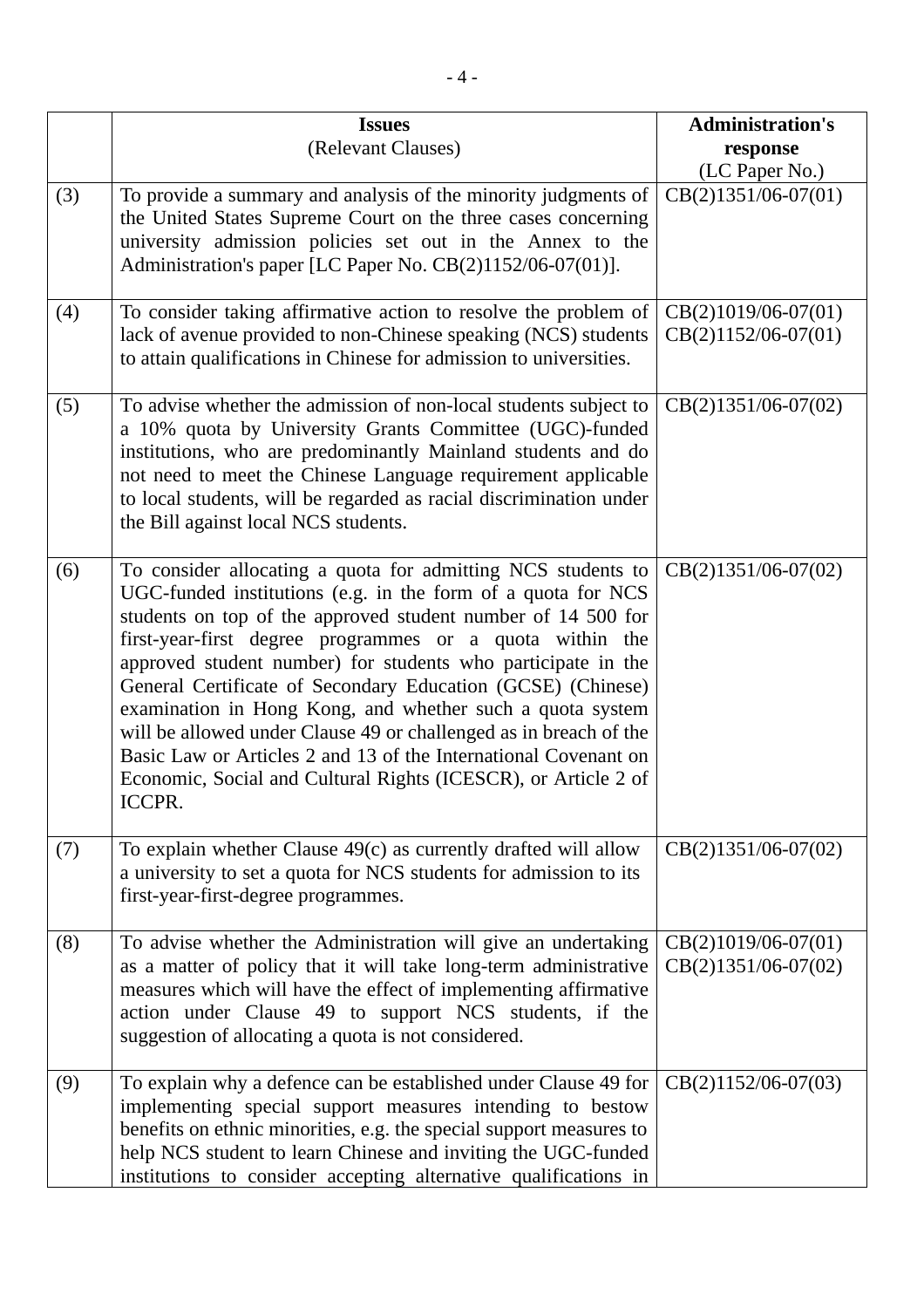|      | <b>Issues</b><br>(Relevant Clauses)                                                                                                                                                                                                                                                                                                                                                                                                                  | <b>Administration's</b><br>response<br>(LC Paper No.) |
|------|------------------------------------------------------------------------------------------------------------------------------------------------------------------------------------------------------------------------------------------------------------------------------------------------------------------------------------------------------------------------------------------------------------------------------------------------------|-------------------------------------------------------|
|      | Chinese in considering admission of these students, having<br>regard to the argument that provision of concessionary fares to<br>persons with a disability may constitute a contravention of the<br>Disability Discrimination Ordinance and the High Court's ruling<br>in the case of Equal Opportunities Commission v Director of<br>Education [2001] that the then Secondary School Places<br>Allocation system was unlawfully sex-discriminatory. |                                                       |
| (10) | To explain whether the imposition of the requirement of<br>obtaining a pass for the subject of Chinese Language in the Hong<br>Kong Certificate of Education Examination for university<br>admission on all local students, which puts NCS students at a<br>great disadvantage, constitutes indirect discrimination.                                                                                                                                 |                                                       |
| (11) | To explain whether it will be allowed under Clause 49 for a<br>university to give favourable weighting in its admission system<br>to ethnic minority students (provided that they meet the English<br>Language requirement and a lower-level Chinese Language<br>requirement) for the sake of achieving racial diversity in student<br>population.                                                                                                   |                                                       |
| (12) | To consider how to prevent abuses by non-NCS students if<br>alternative qualifications in Chinese e.g. GCSE (Chinese)<br>examination, are recognised by universities, and Mr Howard<br>YOUNG's suggestion that students taking the GCSE (Chinese)<br>examination should be required to get supplementary credits<br>from any other spoken language.                                                                                                  |                                                       |
| (13) | To provide information on the academic attainment of ethnic<br>minority students in public examinations and the number of<br>these students who have been admitted to local universities.                                                                                                                                                                                                                                                            | $CB(2)1351/06-07(02)$                                 |
| (14) | To provide the number of local NCS students studying in local<br>universities.                                                                                                                                                                                                                                                                                                                                                                       |                                                       |
| (15) | To provide the number of places available for Chinese Language<br>teachers of the designated schools to participate in the relevant<br>training programmes and the number of these teachers; and the<br>demand for and resources allocated to the provision of special<br>support measures (including provision of remedial programmes)<br>to cater for the specific needs in language of NCS students.                                              | CB(2)1351/06-07(02)                                   |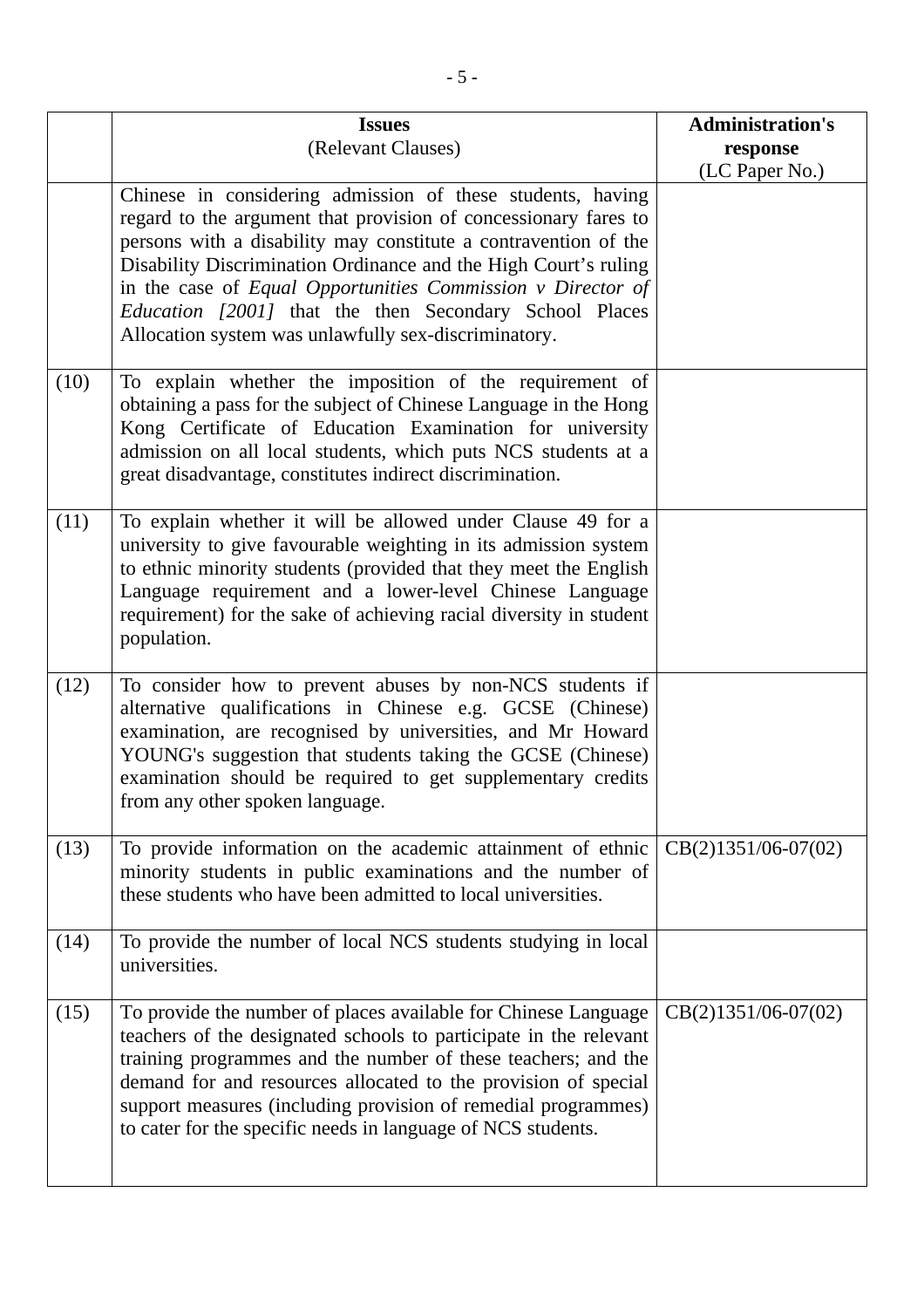|      | <b>Issues</b><br>(Relevant Clauses)                                                                                                                                                                                                                                                                                                                                                                                                                                                                                                                                                                                | <b>Administration's</b>                        |
|------|--------------------------------------------------------------------------------------------------------------------------------------------------------------------------------------------------------------------------------------------------------------------------------------------------------------------------------------------------------------------------------------------------------------------------------------------------------------------------------------------------------------------------------------------------------------------------------------------------------------------|------------------------------------------------|
|      |                                                                                                                                                                                                                                                                                                                                                                                                                                                                                                                                                                                                                    | response<br>(LC Paper No.)                     |
| (16) | To provide details of the Belgian Linguistics Case (1968)<br>1EHRR 252 and relevant citation/judgment.                                                                                                                                                                                                                                                                                                                                                                                                                                                                                                             | $CB(2)1152/06-07(02)$                          |
| (17) | To explain how the specific needs of ethnic minorities, who have<br>difficulties with both Chinese and English, in receiving<br>vocational training will be met.                                                                                                                                                                                                                                                                                                                                                                                                                                                   | $CB(2)1019/06-07(01)$<br>$CB(2)1351/06-07(02)$ |
| V.   | Provision of goods, facilities and services<br>(Clause 58)                                                                                                                                                                                                                                                                                                                                                                                                                                                                                                                                                         |                                                |
| (1)  | To provide further justification for the exception for use, or<br>failure to use, particular language in regard to the provision of<br>goods, services and facilities.                                                                                                                                                                                                                                                                                                                                                                                                                                             |                                                |
| (2)  | To explain the circumstances under which it is not practicable for<br>Government departments to use English (which is an official<br>language) in their provision of goods, facilities and services to<br>the public.                                                                                                                                                                                                                                                                                                                                                                                              |                                                |
| (3)  | To follow up the complaints made by deputations that ethnic<br>minorities are unable to receive appropriate medical treatment at<br>public hospitals/clinics due to language problem, and to provide<br>the number of complaints lodged by ethnic minorities to the<br>Administration and other public organisations in the past few<br>years about failures of public hospitals/clinics to provide<br>translation services to cater for NCS service users as well as<br>information on any public organisations/government<br>departments which only use Chinese in their provision of<br>services to the public. |                                                |
| VI.  | Discrimination by, or in relation to, barristers<br>(Clause 35)                                                                                                                                                                                                                                                                                                                                                                                                                                                                                                                                                    |                                                |
| (1)  | To provide detailed justification for singling out barristers in the<br>Bill in relation to discrimination on the ground of race against a<br>person seeking pupillage or tenancy, or who is a pupil or tenant,<br>in barrister's chambers.                                                                                                                                                                                                                                                                                                                                                                        |                                                |
| (2)  | consider<br>alternative<br>the<br>of<br>covering<br>field<br>To<br>of<br>a<br>non-employment pupillage instead of singling out a profession.                                                                                                                                                                                                                                                                                                                                                                                                                                                                       |                                                |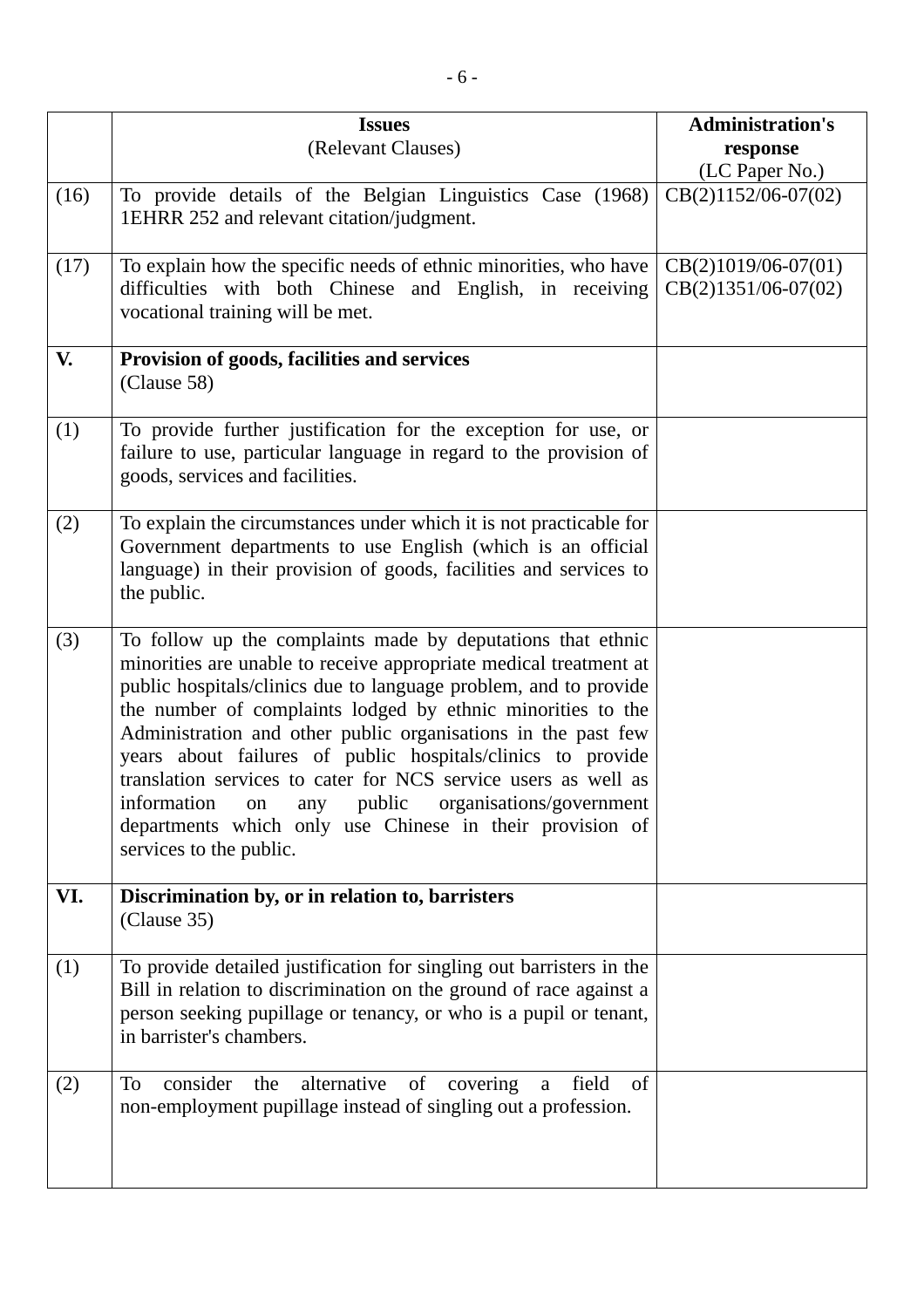|       | <b>Issues</b>                                                                                                                                                                                                                                                                                                   | <b>Administration's</b>                       |
|-------|-----------------------------------------------------------------------------------------------------------------------------------------------------------------------------------------------------------------------------------------------------------------------------------------------------------------|-----------------------------------------------|
|       | (Relevant Clauses)                                                                                                                                                                                                                                                                                              | response<br>(LC Paper No.)                    |
| VII.  | <b>Employment</b><br>(Clauses 10, 13 & 14)                                                                                                                                                                                                                                                                      |                                               |
| (1)   | To provide further justification for exempting small businesses<br>employing not more than five employees during the first three<br>years of the enactment of the Bill.                                                                                                                                         |                                               |
| (2)   | To provide justification for the exception relating to the choice of<br>an employer at the point of recruitment of a domestic helper.                                                                                                                                                                           |                                               |
| (3)   | To provide further justification for the exceptions for existing<br>differential treatment on local and overseas terms of employment<br>as well as overseas terms of employment.                                                                                                                                |                                               |
| VIII. | <b>Immigration legislation and resident status</b><br>(Clause 55)                                                                                                                                                                                                                                               |                                               |
| (1)   | To provide justification for the exception for immigration<br>legislation.                                                                                                                                                                                                                                      |                                               |
| IX.   | Conformity with the Basic Law and international human<br>rights treaties                                                                                                                                                                                                                                        |                                               |
| (1)   | To explain how the Bill as presently drafted is in conformity<br>with Article 25 of the Basic Law i.e., "All Hong Kong residents<br>shall be equal before the law".                                                                                                                                             | $CB(2)963/06-07(03)$<br>$CB(2)1019/06-07(04)$ |
| (2)   | To explain how the Bill as presently drafted meets the $\log(2)963/06-07(03)$<br>obligations under various international human right treaties<br>applicable to Hong Kong, such as the International Convention<br>on the Elimination of All Forms of Racial Discrimination,<br><b>ICCPR</b> and <b>ICESCR</b> . |                                               |
| X.    | <b>Other issues</b>                                                                                                                                                                                                                                                                                             |                                               |
| (1)   | To provide a paper comparing the scope and exemptions of the<br>with those<br>overseas legislation against racial<br>Bill<br>in<br>discrimination.                                                                                                                                                              |                                               |
| (2)   | To confirm whether graphics or accents used will be regarded as<br>part of the advertisement in<br>determining whether the<br>advertisement is of a discriminatory nature.                                                                                                                                      | $CB(2)1019/06-07(02)$                         |